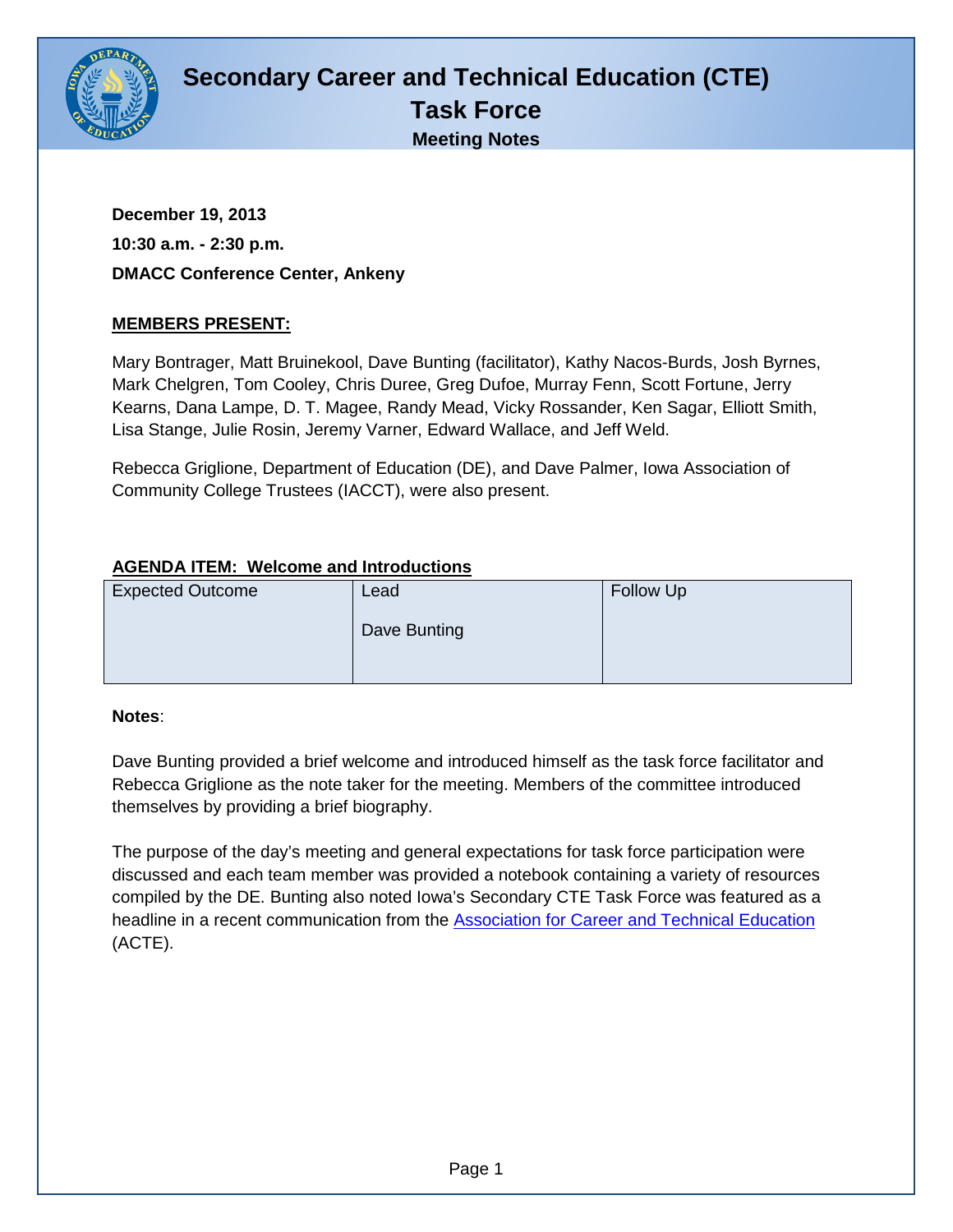## **AGENDA ITEM: Charge of the Task Force**

| <b>Expected Outcome</b>                              | Lead          | <b>Follow Up</b> |
|------------------------------------------------------|---------------|------------------|
| Clarify the legislated purpose<br>of the task force. | Jeremy Varner |                  |

#### **Notes**:

Jeremy Varner, DE, thanked the group for their interest and willingness to serve on the task force. He then provided an overview of the importance of the group's work and the charge of the task force as contained in [House File 604](http://coolice.legis.iowa.gov/linc/85/external/HF604_Enrolled.html) (Sec. 52), passed during the 2013 legislative session. Key points highlighted by Varner included the importance of students existing high school career- and college-ready, the growing gap between skills needed by industry and those possessed by job seekers (i.e., skills gap). He also noted that it has been approximately 20 years since the last major work regarding Iowa's secondary CTE programming.

## **AGENDA ITEM: Overview of Secondary CTE in Iowa**

| <b>Expected Outcome</b>                                                                  | Lead              | Follow Up                                                                                                                                              |
|------------------------------------------------------------------------------------------|-------------------|--------------------------------------------------------------------------------------------------------------------------------------------------------|
| Provide background<br>information and a frame of<br>reference for future<br>discussions. | <b>Tom Cooley</b> | Provide a list of frequently<br>used acronyms.<br>Provide a list of the secondary<br>CTE programs in the state<br>and the districts providing<br>each. |

## **Notes**:

Tom Cooley, DE, provided a brief presentation regarding secondary trends and secondary CTE programs in Iowa. Topics included changes in the total number of districts and districts with high schools, enrollment trends, requirements from Iowa Code and rule, program delivery, and commonly identified factors impacting secondary CTE programs. Members asked several clarifying questions, provided insight into the topics based on their experiences, and asked if additional information could be provided, such as the number of districts offering certain programs. Specific questions were raised regarding how local district programs are developed, availability of programs across the state, and whether there might be different means to obtain CTE teacher licensure.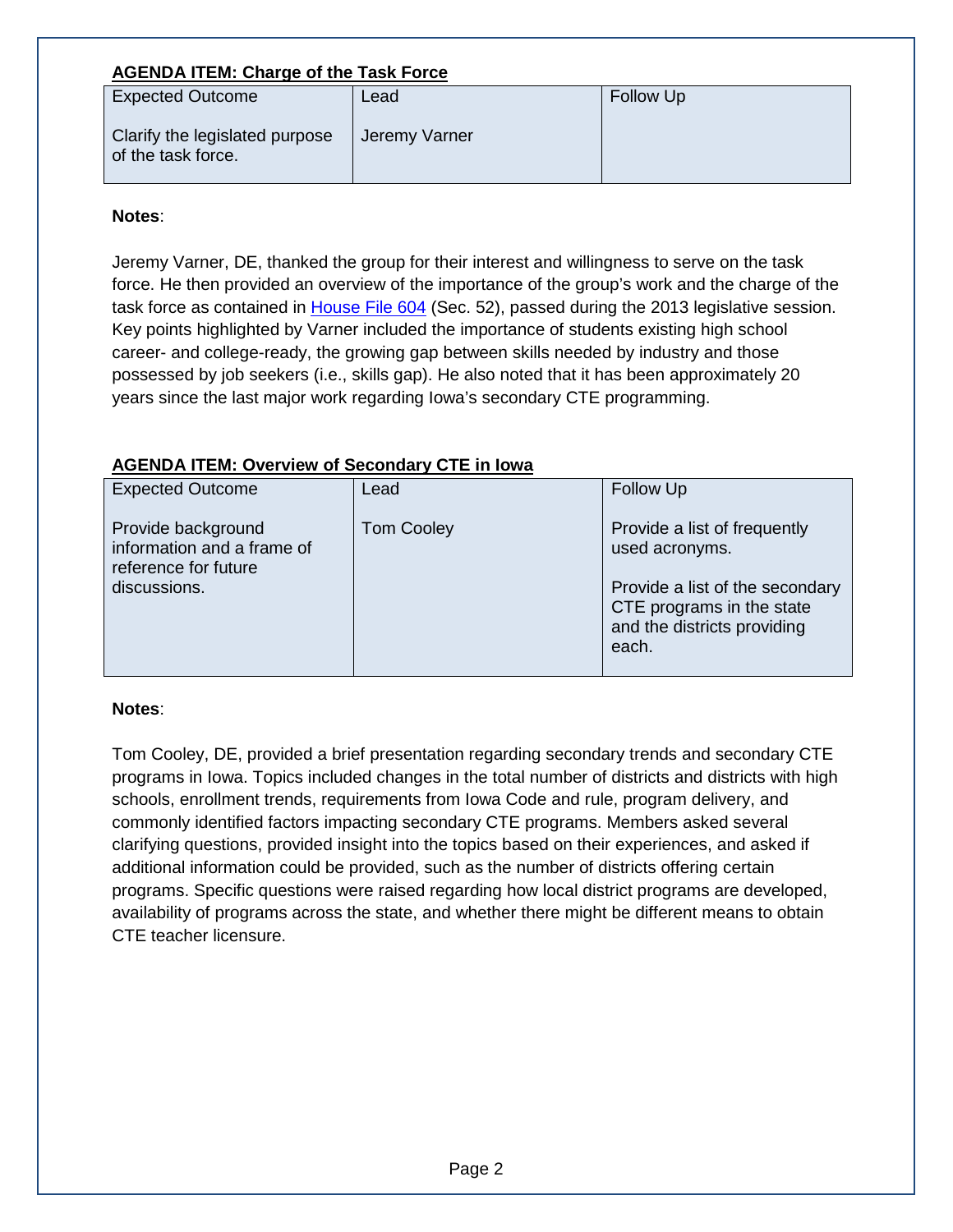## **AGENDA ITEM: Small Group Discussion**

| <b>Expected Outcome</b>                                                         | Lead         | <b>Follow Up</b> |
|---------------------------------------------------------------------------------|--------------|------------------|
| Actively engage members in<br>determining areas of focus for<br>the task force. | Dave Bunting |                  |

#### **Notes**:

Members were asked to provide individual responses to the following question: "From your perspective, what are the key issues, barriers, and challenges for career and technical education at the secondary level?" The group was then divided into four smaller groups to discuss their responses.

# **AGENDA ITEM: Group Sharing – Identify Focus Areas**

| <b>Expected Outcome</b>                                                         | Lead         | Follow Up                                                                          |
|---------------------------------------------------------------------------------|--------------|------------------------------------------------------------------------------------|
| Actively engage members in<br>determining areas of focus for<br>the task force. | Dave Bunting | Provide a written summary of<br>the identified focus<br>areas/possible work teams. |

#### **Notes**:

The full group was reconvened and representatives from each of the discussion groups shared their main topics. The following is a partial list of the highlighted topics:

- Establishing a clear purpose for CTE.
- Modernizing and improving the image of CTE (i.e., rebranding).
- Reviewing/revamping the delivery structure of CTE (e.g., internships/externships, regional centers).
- Identifying the role of CTE in relation to the Iowa Core.
- Dealing with the shortage of secondary CTE teachers.

Each member was asked to identify their primary areas of interests to help identify future work teams.